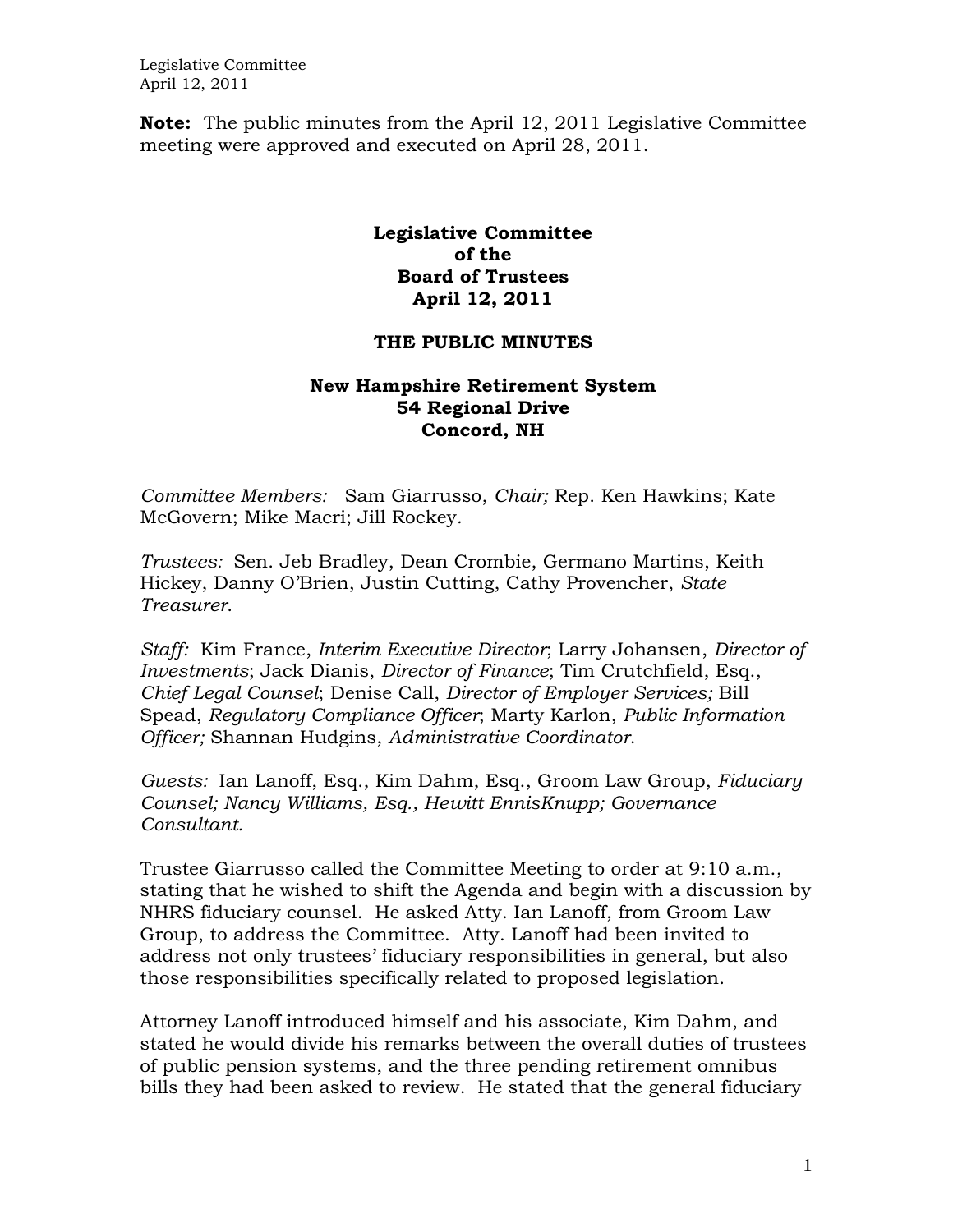Legislative Committee April 12, 2011

duties of NHRS Trustees centered on the duty of loyalty to the System. Firstly, as trustees they were required to comply with statutory standards in reviewing any proposed legislation that the System's consulting actuary had stated would result in a reduction of the funding status of the System. His two examples were: a) any provision that would cut employer contributions below what the consulting actuary advised would protect the actuarial soundness of the System; and b) a provision to raise benefits but not correspondingly give NHRS the authority to raise contributions to cover those increased benefits. Atty. Lanoff stated these were classic examples in which legislation could threaten the actuarial soundness of the System, and therefore, demonstrated the Trustees' clear duty to oppose any such legislation, to work with legislators, and attempt to persuade them not to go forward with such proposals.

Secondly, with regard to any current legislation that proposed to reduce benefits for some or all members of the System, Trustees had a clear duty to review and identify any provisions that counsel advised would violate the Federal Internal Revenue Code (IRC, Code). Atty. Lanoff noted that although federal ERISA statutes were not applicable to public pensions, NHRS fiduciary provisions had been taken directly from the federal statutes and that ERISA law is often used as a best-practice guideline for interpreting the responsibilities of public plan trustees.

Thirdly, Atty. Lanoff stated that in reviewing whether Trustees had a responsibility to object or oppose provisions that would reduce benefits, he opined they did not. He explained that as the sponsor of the plan, the Legislature had the authority to change benefits as long as they were lawful. NHRS Trustees had a duty to follow the law, no matter the individual opinion on proposed benefit reductions. He cautioned that if the Board chose to oppose a reduction in benefits, it risked being sued for opposing reductions in benefits that the consulting actuary might advise would be good for the System. For example, reducing benefits, without reducing employer contributions, would be actuarially good for the System. Atty. Lanoff emphasized that the Board was required to listen to its actuary and legal counsel and to protect the System.

Trustee Rockey asked Atty. Lanoff to discuss the Board's responsibilities in correcting public record, both individually and collectively. He spoke directly to the NH laws and rules that applied to the behavior of individual board members with respect to the legislation, both inside and outside a Trustee meeting. Acknowledging the potential for public misunderstanding and misinterpretation of Trustee commentary, Atty. Lanoff emphasized that while performing NHRS business, fiduciaries were required to act solely in the interest of the System. He cautioned that their constituent "hats" must be acknowledged and removed when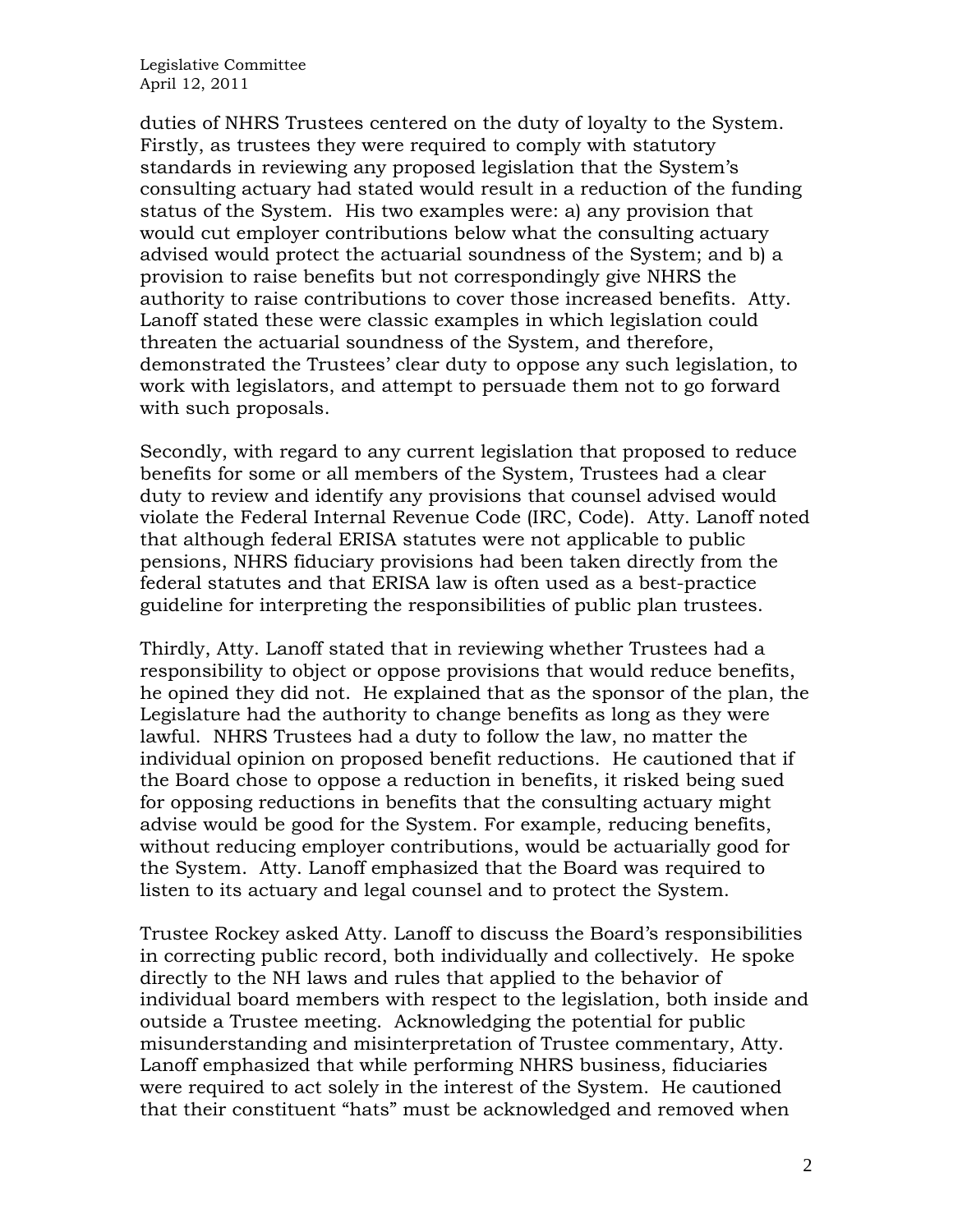Trustees publicly discuss matters relating to NHRS. He urged each Trustee to act with discretion and an eye to his or her duty of loyalty to the System and to carefully balance constituent responsibilities.

With regard to misinformation, Atty. Lanoff stated that it was standard practice for the Executive Director to correct misinformation. Ms. France asked for clear direction for what information and how much information Staff should be distributing to constituents, which included Legislators who were crafting policy. The Committee Chair deferred the discussion to the full Board and asked Atty. Lanoff to address the three pending legislative bills before the Committee.

Atty. Dahm then spoke to the potential IRC violations in the three pending omnibus bills and identified the following problematic provisions. In HB 2, §166, she identified that the refund of contributions to employers could potentially violate the exclusive benefit clause of the IRC, specifically that the funds of the plan would no longer be used for the exclusive benefit of participants and beneficiaries. She added that such a provision was also a prohibited transaction because funds would be returned to the Settlor. In HB 580, §33, Atty. Dahm identified the waiver of benefits provision, i.e., existing employees opting for more pay over an NHRS benefit, as an impermissible cash-or-deferral election, which government agencies are prohibited from having. She noted that each bill contained a provision that tried to create, or discussed the potential to create, a defined contribution plan, but not enough provision language was included to determine if such a plan met Code requirements. She recommended more attention be focused on any defined contribution plan provisions in all three bills. Atty. Lanoff suggested the Board pursue additional information from its consulting actuary on the effects of a DC plan to the NHRS benefit plan.

Mr. Giarrusso asked if there were IRC issues in SB 3, and Atty. Lanoff answered that vesting issues, which were key provisions in SB 3, had very little legal precedence because the IRS had not focused on public plans. Atty. Dahm stated that the pending legislation vesting details did not currently run afoul of IRC, interpreting the System's definition of vesting found in RSA 100-A:5 and A-10.

Following general discussion to clarify the IRC violations in HB 2 and HB 580, Trustee Giarrusso stated he would entertain a motion to recommend that the full Board of Trustees request a defined contribution plan review from the consulting actuary. Moved by Trustee Rockey, seconded by Trustee McGovern, the motion passed on a 3-1 vote, with Rep. Hawkins voting nay.